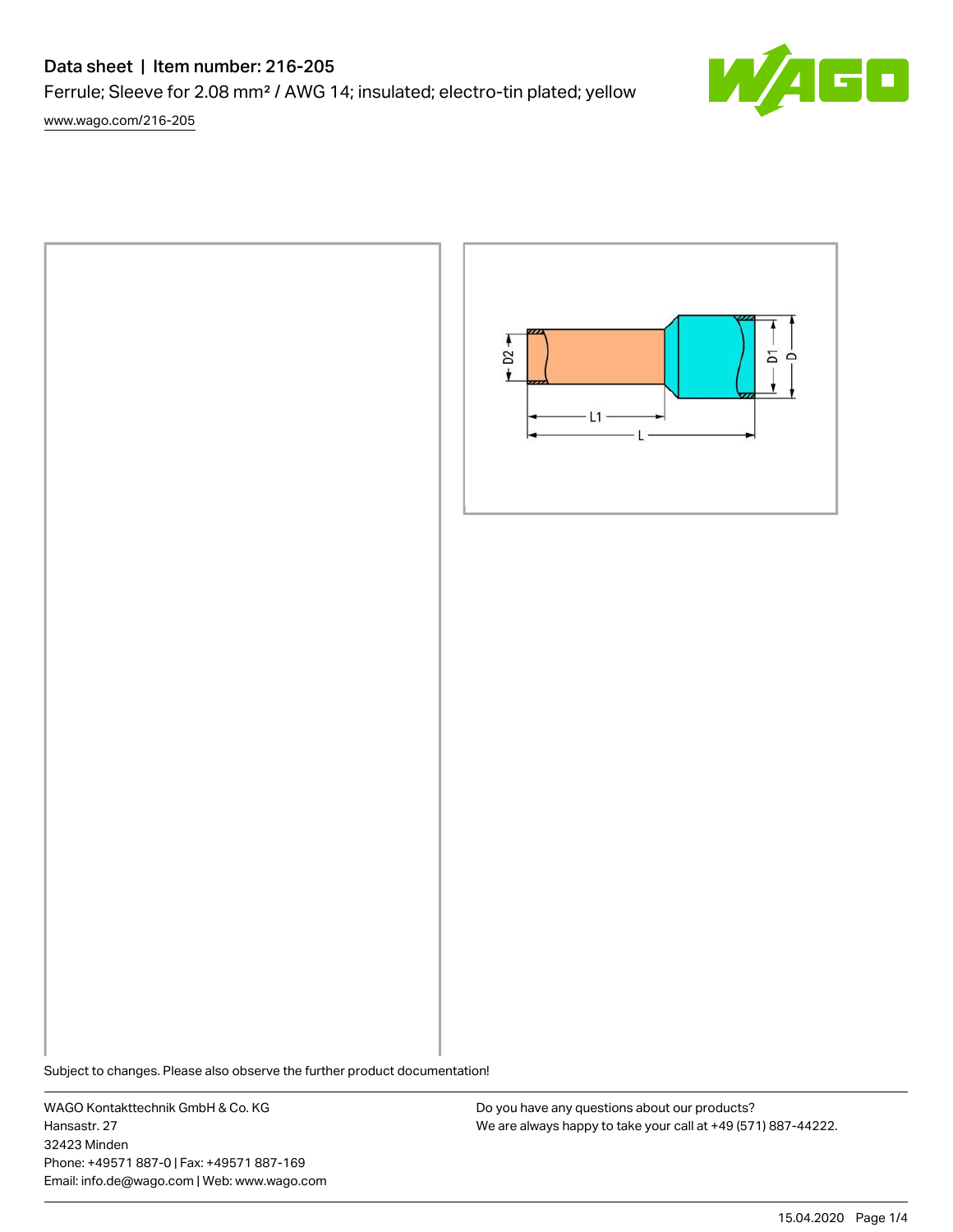



Subject to changes. Please also observe the further product documentation!

WAGO Kontakttechnik GmbH & Co. KG Hansastr. 27 32423 Minden Phone: +49571 887-0 | Fax: +49571 887-169 Email: info.de@wago.com | Web: www.wago.com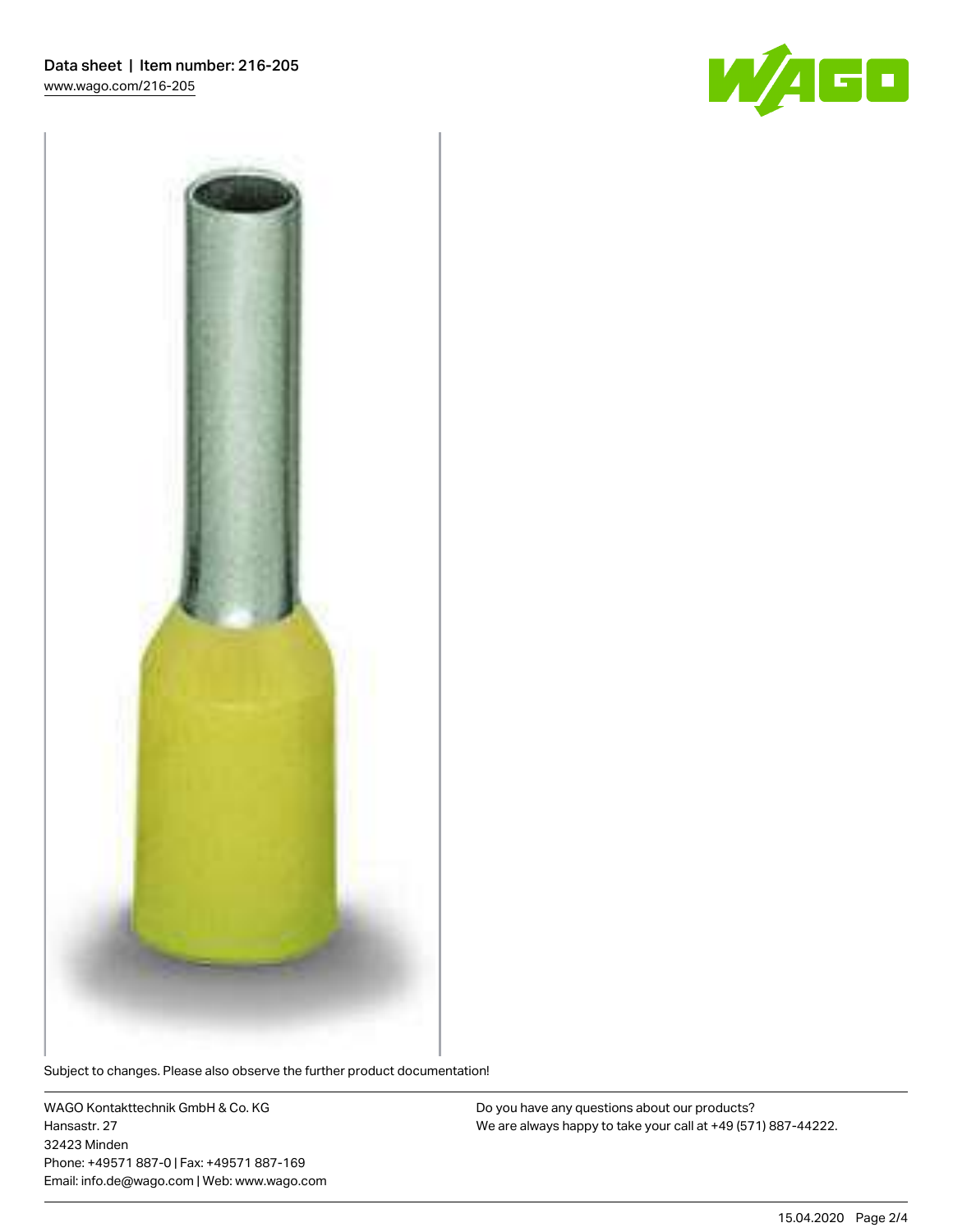

RoHS  $\checkmark$ Compliant

**BOMcheck**<sub>net</sub>

Color:

#### Data Technical Data

| Main product function | Ferrule                |
|-----------------------|------------------------|
| Querschnitt Hülse AWG | 14 AWG                 |
| Hülse für             | $2.08 \,\mathrm{mm}^2$ |

## Connection data

| Strip length | 10 mm / 0.39 inch |
|--------------|-------------------|
|              |                   |

# Geometrical Data

| Length     | $15 \,\mathrm{mm}$   |
|------------|----------------------|
| Length 1   | 8 mm                 |
| Diameter   | 4.8 mm               |
| Diameter 1 | $4.2 \,\mathrm{mm}$  |
| Diameter 2 | $2.05 \,\mathrm{mm}$ |

### Material Data

| Color     | yellow   |
|-----------|----------|
| Fire load | 0.002 MJ |
| Weight    | 0.2 q    |

### Commercial data

| Product Group      | 2 (Terminal Block Accessories) |  |
|--------------------|--------------------------------|--|
| Packaging type     | <b>BOX</b>                     |  |
| Country of origin  | DE                             |  |
| <b>GTIN</b>        | 4017332277501                  |  |
| Customs Tariff No. | 85369010000                    |  |

### Counterpart

Subject to changes. Please also observe the further product documentation!

WAGO Kontakttechnik GmbH & Co. KG Hansastr. 27 32423 Minden Phone: +49571 887-0 | Fax: +49571 887-169 Email: info.de@wago.com | Web: www.wago.com